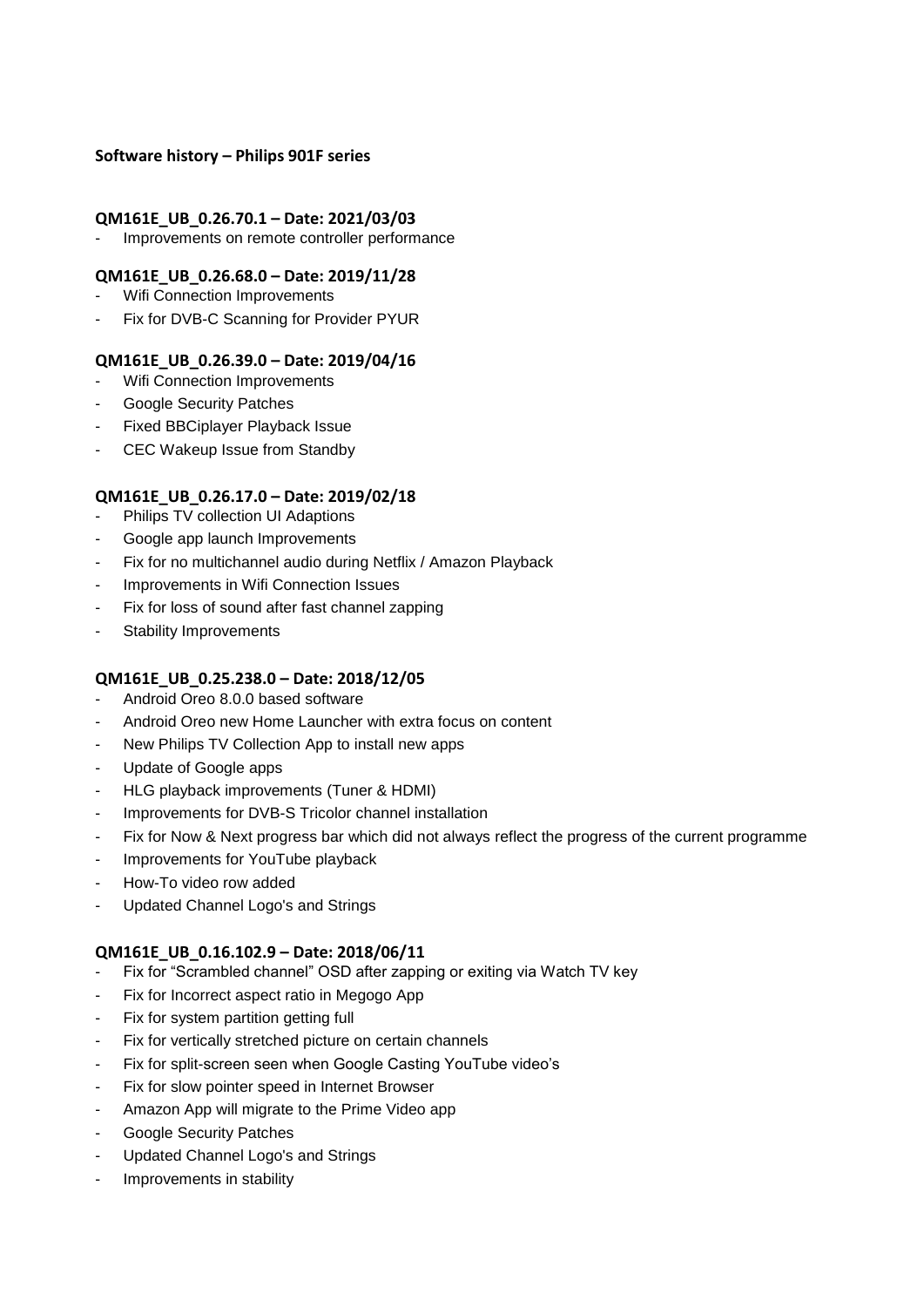# **QM161E\_UB\_0.15.251.1 – Date: 2017/12/01**

- Fix for Filmbox navigation issues
- Fix for HbbTV playback
- Fix for sound heard through specific HTS at 4AM/6AM
- Fix for incorrect aspect ratio in YouTube for specific files
- Fix for reboot after upgrade from Android L to Android N
- Security fix for WPA2 protocol related to Key Reinstallation Attacks (KRACK)
- Improvements in stability

# **QM161E\_UB\_0.15.209.0 – Date: 2017/10/13**

- Android 7.1.2 based software
- Update of Google apps
- Amazon HDR and Amazon Dolby Digital+ support
- Added HLG Support
- Reduced Upgrade time
- Enhanced Security
- Fix for NPO and ARD Mediathek app
- Fix for sporadic horizontal lines when playing 4k HDR
- Fix for Ziggo picture freeze and macroblocks
- Improved Browser compared to Android M
- Improved Google cast 4K support
- Improvements in stability
- Improvements for YouTube v2 playback
- Support of cable operator Teleing for Slovenia

# **QM161E\_UB\_0.10.80.2 – Date: 2017/07/13**

- New automatic upgrade feature
- Fix to avoid sets getting stuck in Philips boot logo
- Improvements for Ambilight Hue
- Improvements in stability
- Improvements for subtitles in the Media app and fixed reboot happening on certain .srt subtitle files
- Frequency change for NTV
- Fix for short text flash when watching broadcast
- Updated channel logos

# **QM161E\_UB\_0.10.15.1 – Date: 2017/04/21**

- Simplifications in UI
- Fixes for DVB-T2 installation Germany
- Updated Predefined lists for Germany Free-To-Air and HD+
- Fix for "Teletext application has stopped" error
- Support for IR RC remotes with RC5 protocol
- Channel logo intake
- Google Security Patches Until April 2017
- Fix for Error 401: SRVE0295E when attempting to log into Smart TV
- Fix for audio hiccups across use case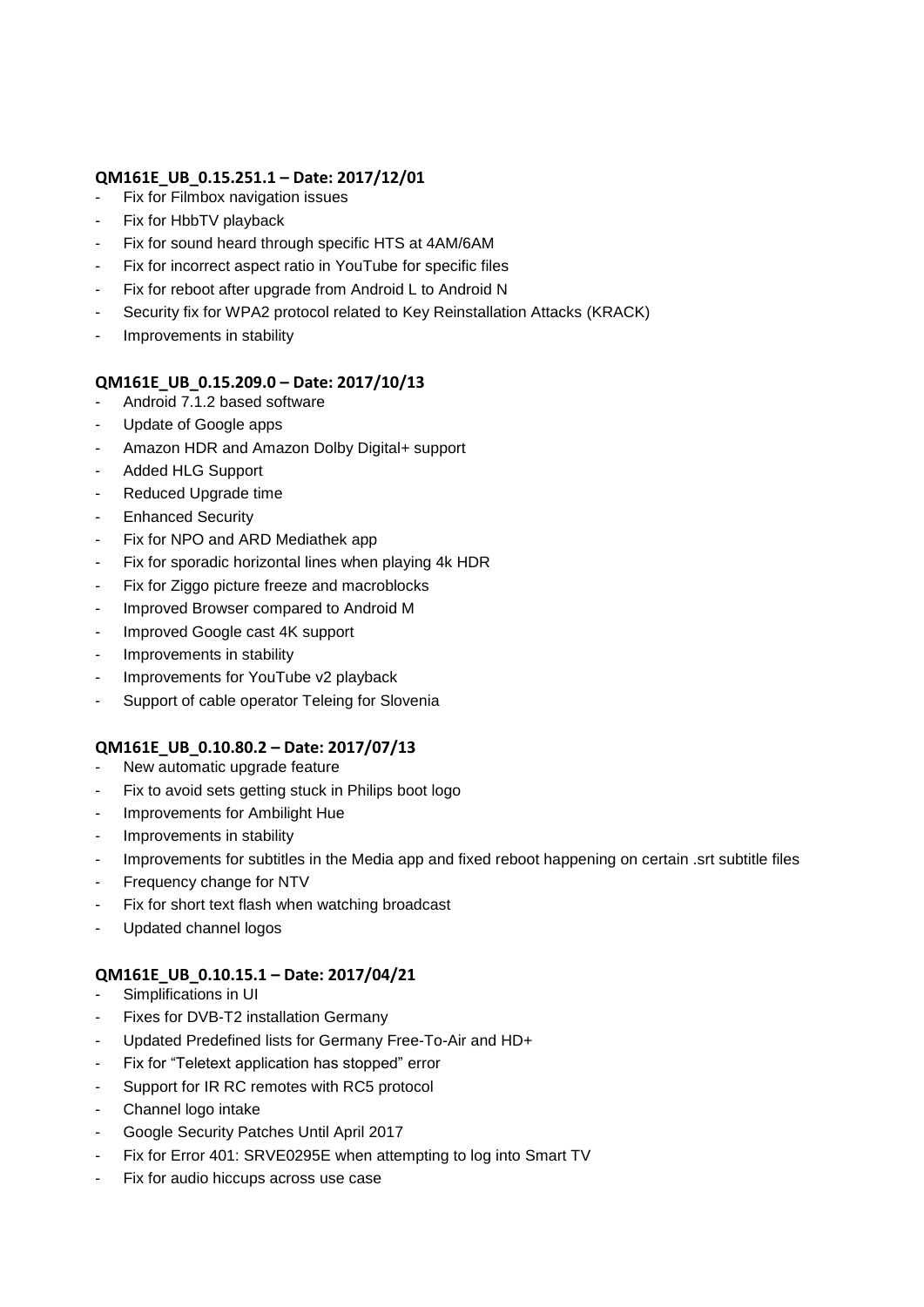- Fix for juddering picture and artefacts due to certain 3rd party apps
- Improvements for stability

# **QM161E\_UB\_0.6.188.12 – Date: 2017/03/08**

- Introduction of "How-To" app and re-arranged Settings shelf
- Improved reaction of Bluetooth Remote Control connection
- Improvements for stability
- Improved discovery of DLNA servers
- Improved DVB-C reception on certain frequencies
- Fix for Dropbox Login issue
- Fix for some notifications remaining on screen and some notifications being absent
- Fix for Ambilight Hue connection loss with specific routers (e.g. Fritz!Box)
- Fix for RTL XL issue
- Fix for Videotext "888" and "889" not getting re-abled after commercial break
- Fix for incorrect picture format when using Picture Style "Computer"
- HDR playback improvements
- Lower latency in GameFly use case
- Fixed translation errors
- Amazon App Preinstalled in Germany, UK and Austria (after re-installation of the TV)
- Fix for inability to control volume on certain sound bars (e.g. Samsung HW-K450)
- Fix for incorrect AV sync during playback of recordings

# **QM161E\_UB\_0.6.152.2 – Date: 2017/01/09**

- Replacement for the QM161E\_UB\_0.6.136.1
- Improved buffering during YouTube playback
- Updated channel logo's
- Fixed translation errors
- Improved compatibility with PlayStation4 PRO
- Fix for Netflix -100 error
- Improvements for Google Cast issues on Nordic apps
- ViaPlay App Support
- Netflix not starting on some TV's

# **QM161E\_UB\_0.6.136.1 – Date: 2016/12/19**

- Replacement for the QM161E\_UB\_0.6.117.3
- Stability improvements
- Improved Audio Tuning
- Improved Bluetooth remote control reaction
- Updated channel logo's
- Update of Google apps
- Fixed translation errors
- Added BBC iPlayer functionality (for UK)